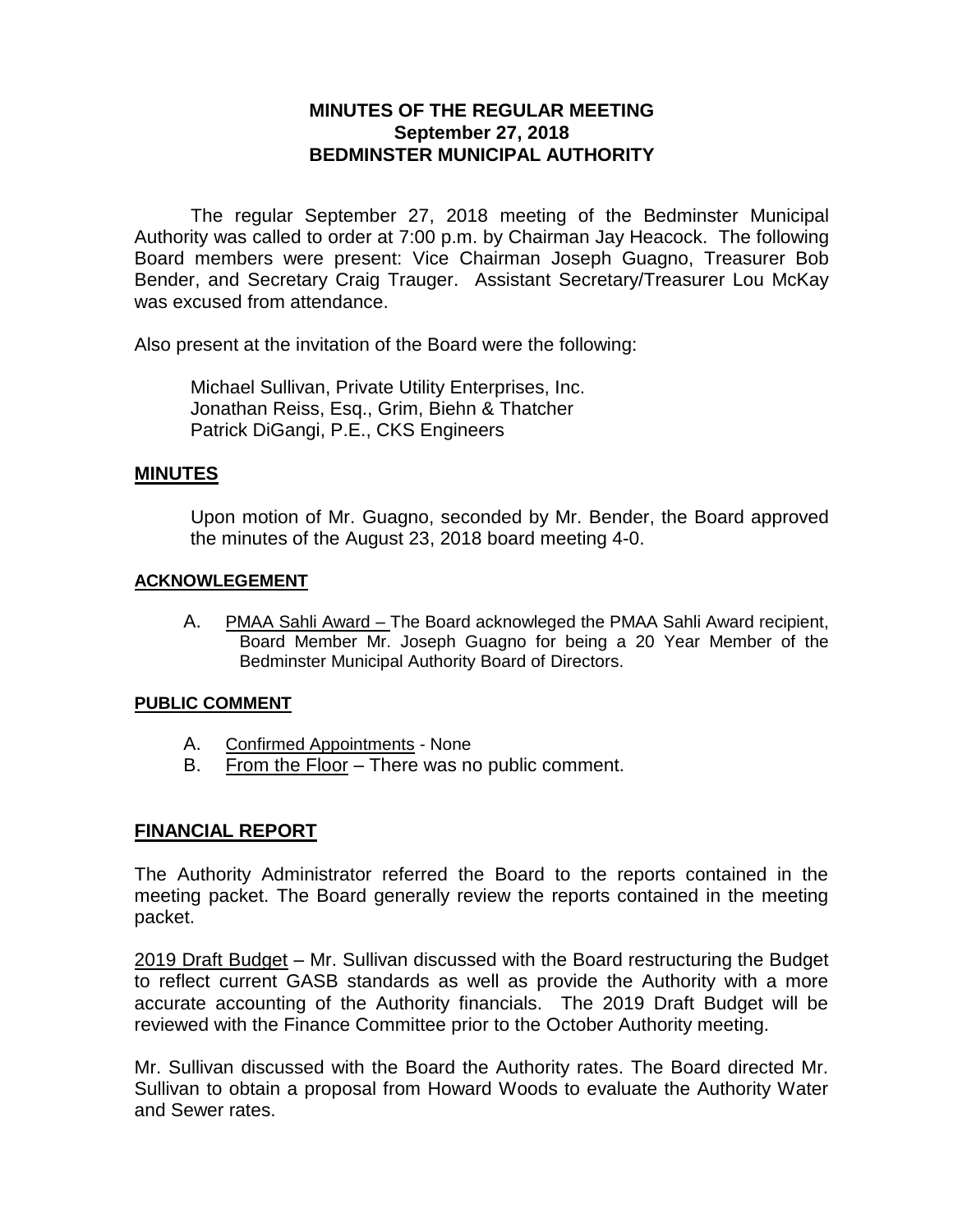# **TREASURER'S REPORT**

1. Mr. Sullivan read the Treasurer's Report, dated September 27, 2018. A motion was made by Mr. Bender, seconded by Mr. Trauger to approve the Treasurer's Report of - \$72,023.18 (Pennland Farms – \$10,579.15 Estates at Deep Run Creek \$4,207.32). The motion passed with a 4-0 vote.

# **SOLICITOR'S REPORT**

## **Authority Business**

Mr. Reiss referred the Board to his written report.

## **Developments**

Mr. Reiss referred the Board to his written report. .

## **ENGINEER'S REPORT**

## **Authority Projects**

The Authority's Engineer generally reviewed the projects within the written engineering report with the Board.

- 1. C2 District Sewer A motion was made by Mr. Bender, seconded by Mr. Trauger authorize the Engineer to prepare a feasibility study for the C2 Sewer District, not to exceed \$5,000. The motion passed with a 4-0 vote.
- 2. Weiss Market Development Agreement Mr. DiGangi provided an update to the Board. The contractor has installed the sanitary sewer lines and continues to install the water lines.
- 3. Pennland Farms WWTP Punch List Mr. DiGangi provided an update to the Board.
- 4. Manhole Rehabilitation- Mr. DiGangi provided an update to the Board. The rehabilitation of the seven manholes identified by CKS engineering are currently being scheduled for repairs by the contractor.

**Operations Report** – Mr. Sullivan reviewed his report with the Board.

The Board direct the Authority to draw down the remaining funds from loan via requisition.